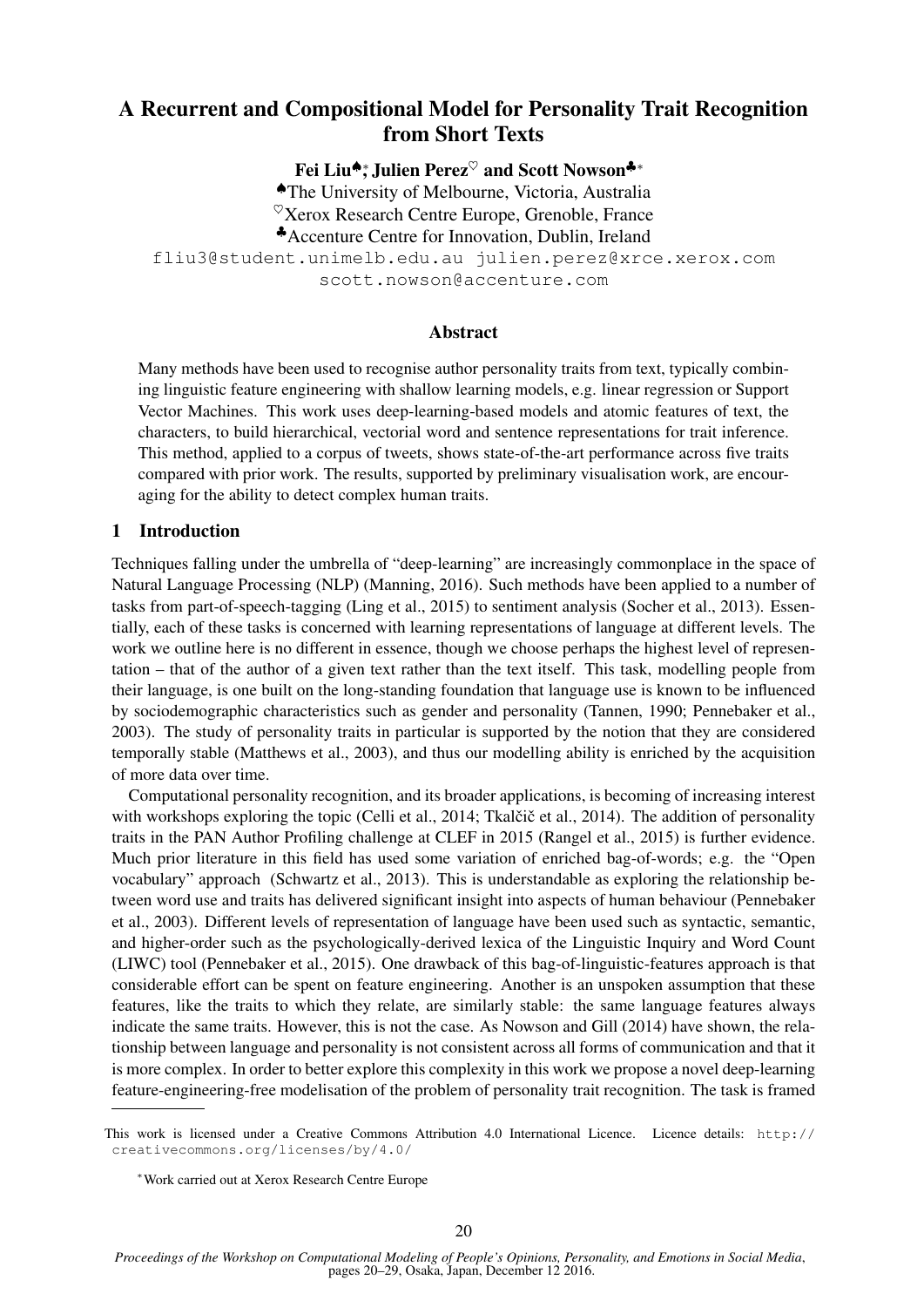as one of supervised sequence regression based on a joint atomic representation of the text: specifically on the character and word level. In this context, we are exploring short texts. Typically, classification of such texts tends to be particularly challenging for state-of-the-art BoW based approaches due, in part, to the noisy nature of such data (Han and Baldwin, 2011). To cope with this we propose a novel recurrent and compositional neural network architecture, capable of constructing representations at character, word and sentence level. The paper is structured as follows: after we consider previous approaches to the task of computational personality recognition, including those which have a deep-learning component, we describe our model. We report on two sets of experiments, the first of which demonstrates the effectiveness of the model in inferring personality for users, while the second reports on the short text level analysis. In both settings, the proposed model achieves state-of-the-art performance across five personality traits.

## 2 Related Work

Early work on computational personality recognition (Argamon et al., 2005; Nowson and Oberlander, 2006) used SVM-based approaches and manipulated lexical and grammatical feature sets. Today, according to the organisers (Rangel et al., 2015) "most" participants to the PAN 2015 Author Profiling task still use a combination of SVM and feature engineering. Data labelled with personality data is sparse (Nowson and Gill, 2014) and there has been more interest in reporting novel feature sets. In the PAN task alone<sup>1</sup> there were features used from multiple levels of representation on language. Surface forms were present in word, lemma and character n-grams, while syntactic features included POS tags and dependency relations. There were some efforts of feature curation, such as analysis of punctuation and emoticon use, along with the use of latent semantic analysis for topic modelling. Another popular feature set is the use of external resources such as LIWC (Pennebaker et al., 2015) which, in this context, represents over 20 years of psychology-based feature engineering. When applied to tweets, however, LIWC requires further cleaning of the data (Kreindler, 2016).

Deep-learning based approaches to personality trait recognition are, unsurprisingly given the typical size of data sets, relatively few. The model detailed in Kalghatgi et al. (2015) presents a neural network based approach to personality prediction of users. In this model, a Multilayer Perceptron (MLP) takes as input a collection of hand-crafted grammatical and social behavioral features from each user and assigns a label to each of the 5 personality traits. Unfortunately no evaluation of this work, nor details of the dataset, were provided. The work of Su et al. (2016) describes a Recurrent Neural Network (RNN) based system, exploiting the turn-taking of conversation for personality trait prediction. In their work, RNNs are employed to model the temporal evolution of dialog, taking as input LIWC-based and grammatical features. The output of the RNNs is then used for the prediction of personality trait scores of the participants of the conversations. It is worth noting that both works utilise hand-crafted features which rely heavily on domain expertise. Also the focus is on the prediction of trait scores on the user level given all the available text from a user. In contrast, not only can the approach presented in this paper infer the personality of a user given a collection of short texts, it is also flexible to predict trait scores from a single short text, arguably a more challenging task considering the limited amount of information.

The model we present in Section 3.2 is inspired by Ling et al. (2015), who proposed a character-level word representation learning model under the assumption that character sequences are syntactically and semantically informative of the words they compose. Based on a widely used RNN named long shortterm memory network (LSTM) (Hochreiter and Schmidhuber, 1997), the model learns the embeddings of characters and how they can be used to construct words. Inspired by this, Yang et al. (2016) introduced Hierarchical Attention Networks where the representation of a document is hierarchically built up. The work of (Ling et al., 2015) provides a way to construct words from their constituent characters (Character to Word, C2W) while Yang et al. (2016) describe a hierarchical approach to building representations of documents from words to sentences, and eventually to documents (Word to Sentence to Document, W2S2D). In this work, inspired by the above works, we present a hierarchical model situated between the above two models, connecting characters, words and sentences, and ultimately personality traits

 $1$ Due to space consideration we are unable to cite the individual works.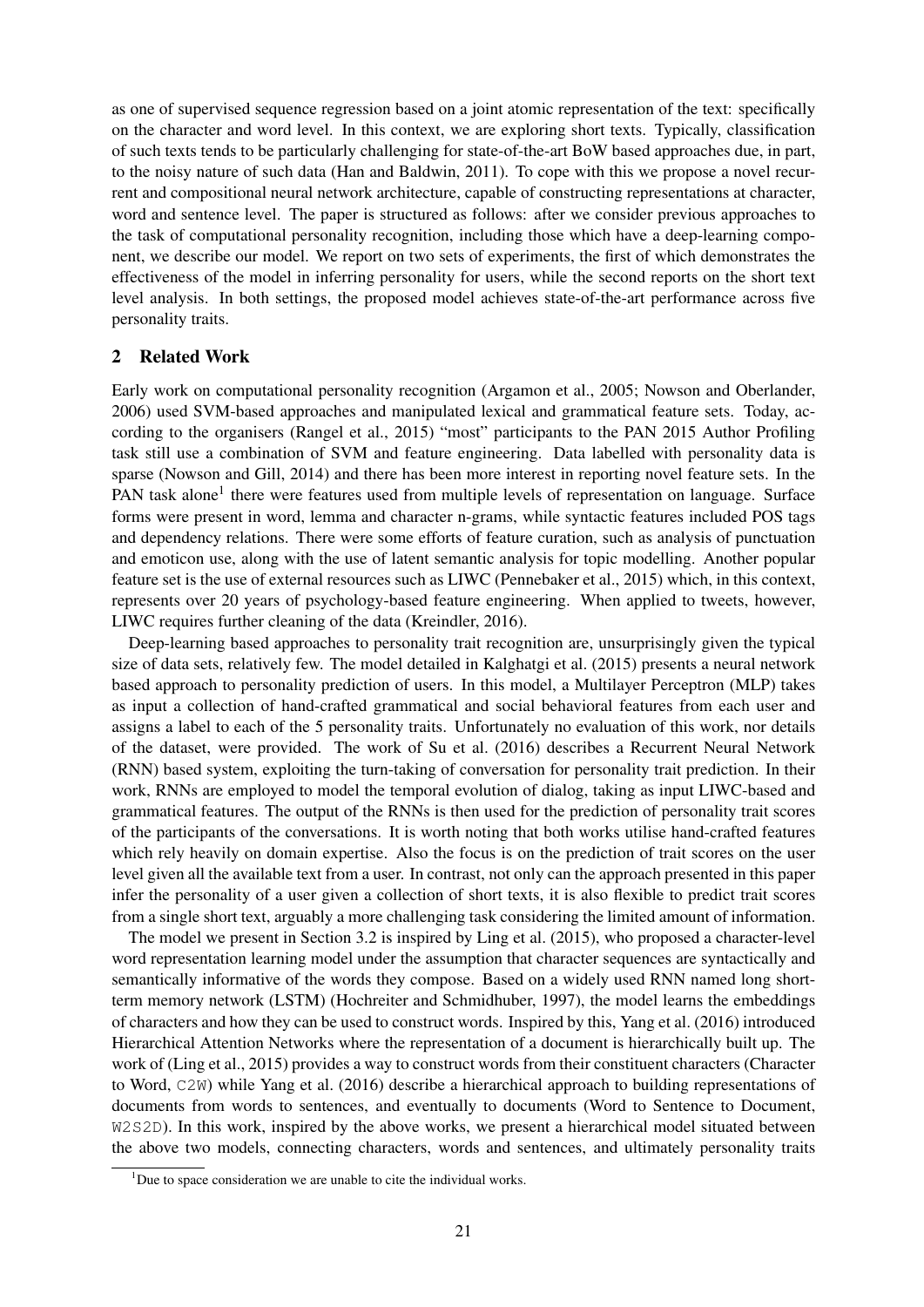(Character to Word to Sentence for Personality Trait, C2W2S4PT).

# 3 Proposed Model

To motivate our methodology, we review a commonly-used approach to representing sentences and discuss some of its limitations and motivation. Then, we propose the use of a compositional model to tackle the identified problems.

## 3.1 Current Issues and Motivation

One classical approach for applying deep learning models to NLP problems involves word lookup tables where words are typically represented by dense real-valued vectors in a lowdimensional space (Socher et al., 2013). In order to obtain a sensible set of embeddings, a common practice is to train on a large corpus in an unsupervised fashion, e.g. Word2Vec (Mikolov et al., 2013). Despite the success in capturing syntactic and semantic information with such word vectors, there are two practical problems with such an approach (Ling et al., 2015). First, due to the flexibility of language, previously unseen words are bound to occur regardless of how large the unsupervised training corpus is. The problem is particularly serious for text extracted from social media platforms such as Twitter and Facebook due to the noisy nature of user-generated text – e.g. typos, ad hoc acronyms and abbreviations, phonetic substitutions, and even meaningless strings (Han and Baldwin, 2011). Second, the number of parameters for a model to learn is overwhelmingly large. Assume each word is represented by a vector of d dimensions, the total size of the word lookup table is  $d \times |V|$  where |V| is the size of the vocabulary which tends to scale to the order of hundreds and thousands. Again, this problem is even more pronounced in noisier domain such as short text generated by online users. To address the above issues, we adopt a compositional character to word model described in the next section.

From the personality perspective, character-based features have been widely adopted in trait inference, such as character ngrams(Gonzalez-Gallardo et al., 2015; Sulea and Dichiu, 2015), ´ emoticons (Nowson et al., 2015; Palomino-Garibay et al., 2015), and character flooding (Nowson et al., 2015; Giménez et al.,



Figure 1: Illustration of the C2W2S4PT model. Dotted boxes indicate concatenation.

2015). Motivated by this and the issues identified above, we propose in the next section a compositional model that operates hierarchically at the character, word and sentence level, capable of harnessing personality-sensitive signals buried as deep as the character level.

# 3.2 Character to Word to Sentence for Personality Traits

To address the problems identified in Section 3.1, we propose to extend the compositional character to word model first introduced by Ling et al. (2015) wherein the representation of each word is constructed, via a character-level bi-directional RNN (Char-Bi-RNN), from its constituent characters. The constructed word vectors are then fed to another layer of word-level Bi-RNN (Word-Bi-RNN) and a sentence is represented by the concatenation of the last and first hidden states of the forward and backward Word-RNNs respectively. Eventually, a feedforward neural network takes as input the representation of a sentence and returns a scalar as the prediction for a specific personality trait. Thus, we name the model C2W2S4PT (Character to Word to Sentence for Personality Traits) which is illustrated in Figure 1. Specifically, suppose we have a sentence s consisting of a sequence of words  $\{w_1, w_2, \ldots, w_i, \ldots, w_m\}$ .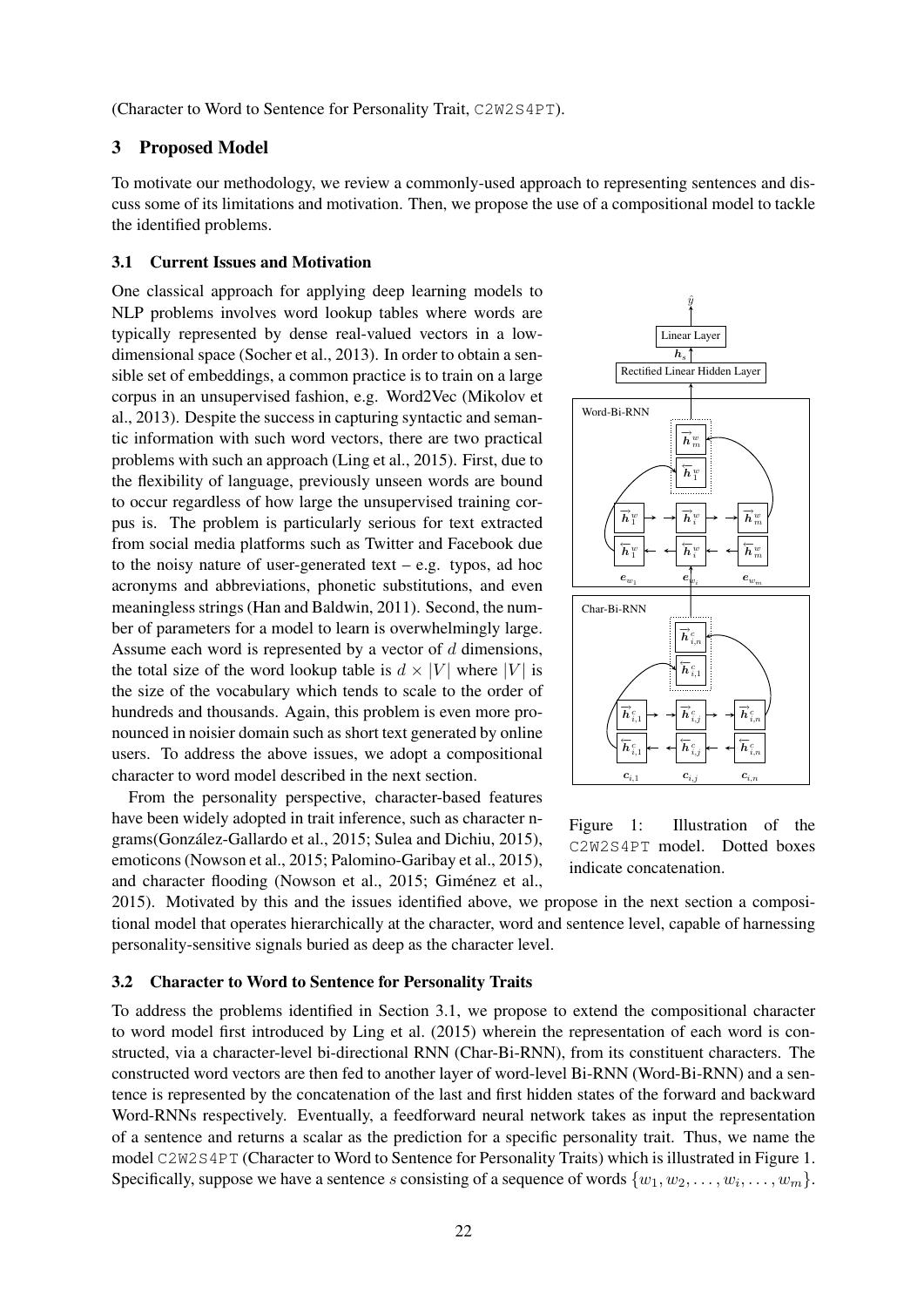We define a function  $c(w_i, j)$  which takes as input a word  $w_i$ , together with an index j and returns the one-hot vector representation of the  $j<sup>th</sup>$  character of the word  $w<sub>i</sub>$ . Then, to get the embedding  $c<sub>i,j</sub>$  of the character, we transform  $c(w_i, j)$  by:  $c_{i,j} = E_c c(w_i, j)$  where  $E_c \in \mathbb{R}^{d \times |C|}$  and  $|C|$  is the size of the character vocabulary. Next, in order to construct the representation of word  $w_i$ , the sequence of character embeddings  $\{c_{i,1}, \ldots, c_{i,n}\}\$ is taken as input to the Char-Bi-RNN (assuming  $w_i$  is comprised of n characters). In this work, we employ gated recurrent unit (GRU) (Cho et al., 2014) as the recurrent unit in the Bi-RNNs, given that recent studies indicate that GRU achieves comparable, if not better, results to LSTM (Chung et al., 2014).<sup>2</sup> Concretely, the forward pass of the Char-Bi-RNN is carried out using the following:

$$
\overrightarrow{z}_{i,j}^{c} = \sigma(\overrightarrow{W}_{z}^{c}c_{i,j} + \overrightarrow{U}_{hz}^{c} \overrightarrow{h}_{i,j-1}^{c} + \overrightarrow{b}_{z}^{c})
$$
\n(1)

$$
\overrightarrow{r}_{i,j}^{c} = \sigma(\overrightarrow{W}_{r}^{c}\mathbf{c}_{i,j} + \overrightarrow{U}_{hr}^{c}\overrightarrow{h}_{i,j-1}^{c} + \overrightarrow{b}_{r}^{c})
$$
\n
$$
\overrightarrow{r}_{i,j}^{c} = \sigma(\overrightarrow{W}_{r}^{c}\mathbf{c}_{i,j} + \overrightarrow{V}_{r}^{c}\mathbf{c}_{i,j-1} + \overrightarrow{b}_{r}^{c})
$$
\n(2)

$$
\overrightarrow{\hat{h}}_{i,j}^c = \tanh(\overrightarrow{\mathbf{W}}_h^c \mathbf{c}_{i,j} + \overrightarrow{\mathbf{r}}_{i,j}^c \odot \overrightarrow{\mathbf{U}}_{hh}^c \overrightarrow{\mathbf{h}}_{i,j-1}^c + \overrightarrow{\mathbf{b}}_h^c)
$$
(3)

$$
\overrightarrow{\boldsymbol{h}}_{i,j}^{c} = \overrightarrow{\boldsymbol{z}}_{i,j}^{c} \odot \overrightarrow{\boldsymbol{h}}_{i,j-1}^{c} + (1 - \overrightarrow{\boldsymbol{z}}_{i,j}^{c}) \odot \overrightarrow{\boldsymbol{h}}_{i,j}^{c}
$$
\n(4)

where  $\odot$  is the element-wise product,  $\vec{W}_{z}^{c}, \vec{W}_{r}^{c}, \vec{W}_{h}^{c}, \vec{U}_{hz}^{c}, \vec{U}_{hz}^{c}, \vec{U}_{hh}^{c}$  are the parameters for the model to learn, and  $\vec{b}_z^c$ ,  $\vec{b}_r^c$ ,  $\vec{b}_h^c$  the bias terms. The backward pass, the hidden state of which is symbolised by  $\overleftarrow{h}_{i,j}^c$ , is performed similarly, although with a different set of GRU weight matrices and bias terms. It should be noted that both the forward and backward Char-RNN share the same character embeddings. Ultimately,  $w_i$  is represented by the concatenation of the last and first hidden states of the forward and backward Char-RNNs:  $e_{w_i} = [\vec{h}_{i,n}^c; \vec{h}_{i,1}^c]^T$ . Once all the word representations  $e_{w_i}$  for  $i \in [1, n]$  have been constructed from their constituent characters, they are then processed by the Word-Bi-RNN, similar to Char-Bi-RNN but on word level with word rather than character embeddings:

$$
\overrightarrow{z}_{i}^{w} = \sigma(\overrightarrow{W}_{z}^{w}e_{w_{i}} + \overrightarrow{U}_{hz}^{w}\overrightarrow{h}_{i-1}^{w} + \overrightarrow{b}_{z}^{w})
$$
\n
$$
\overrightarrow{z}_{i}^{w} = \sigma(\overrightarrow{W}_{z}^{w}e_{w_{i}} + \overrightarrow{U}_{hz}^{w}\overrightarrow{h}_{i-1}^{w} + \overrightarrow{b}_{z}^{w})
$$
\n(5)

$$
\overrightarrow{r}_{i}^{w} = \sigma(\overrightarrow{W}_{r}^{w}e_{w_{i}} + \overrightarrow{U}_{hr}^{w}\overrightarrow{h}_{i-1}^{w} + \overrightarrow{b}_{r}^{w})
$$
\n(6)

$$
\overrightarrow{\tilde{\boldsymbol{h}}}_{i}^{w} = \tanh(\overrightarrow{\boldsymbol{W}}_{h}^{w}\boldsymbol{e}_{w_{i}} + \overrightarrow{\boldsymbol{r}}_{i}^{w} \odot \overrightarrow{\boldsymbol{U}}_{hh}^{w}\overrightarrow{\boldsymbol{h}}_{i-1}^{w} + \overrightarrow{\boldsymbol{b}}_{h}^{w})
$$
\n
$$
\overrightarrow{\boldsymbol{\cdot}}_{w} \rightarrow \overrightarrow{\boldsymbol{\cdot}}_{w} \rightarrow \overrightarrow{\boldsymbol{\cdot}}_{w} \rightarrow \overrightarrow{\boldsymbol{\cdot}}_{w} \rightarrow \overrightarrow{\boldsymbol{\cdot}}_{w} \rightarrow \overrightarrow{\boldsymbol{\cdot}}_{w} \rightarrow \overrightarrow{\boldsymbol{\cdot}}_{w} \rightarrow \overrightarrow{\boldsymbol{\cdot}}_{w} \rightarrow \overrightarrow{\boldsymbol{\cdot}}_{w} \rightarrow \overrightarrow{\boldsymbol{\cdot}}_{w} \rightarrow \overrightarrow{\boldsymbol{\cdot}}_{w} \rightarrow \overrightarrow{\boldsymbol{\cdot}}_{w} \rightarrow \overrightarrow{\boldsymbol{\cdot}}_{w} \rightarrow \overrightarrow{\boldsymbol{\cdot}}_{w} \rightarrow \overrightarrow{\boldsymbol{\cdot}}_{w} \rightarrow \overrightarrow{\boldsymbol{\cdot}}_{w} \rightarrow \overrightarrow{\boldsymbol{\cdot}}_{w} \rightarrow \overrightarrow{\boldsymbol{\cdot}}_{w} \rightarrow \overrightarrow{\boldsymbol{\cdot}}_{w} \rightarrow \overrightarrow{\boldsymbol{\cdot}}_{w} \rightarrow \overrightarrow{\boldsymbol{\cdot}}_{w} \rightarrow \overrightarrow{\boldsymbol{\cdot}}_{w} \rightarrow \overrightarrow{\boldsymbol{\cdot}}_{w} \rightarrow \overrightarrow{\boldsymbol{\cdot}}_{w} \rightarrow \overrightarrow{\boldsymbol{\cdot}}_{w} \rightarrow \overrightarrow{\boldsymbol{\cdot}}_{w} \rightarrow \overrightarrow{\boldsymbol{\cdot}}_{w} \rightarrow \overrightarrow{\boldsymbol{\cdot}}_{w} \rightarrow \overrightarrow{\boldsymbol{\cdot}}_{w} \rightarrow \overrightarrow{\boldsymbol{\cdot}}_{w} \rightarrow \overrightarrow{\boldsymbol{\cdot}}_{w} \rightarrow \overrightarrow{\boldsymbol{\cdot}}_{w} \rightarrow \overrightarrow{\boldsymbol{\cdot}}_{w} \rightarrow \overrightarrow{\boldsymbol{\cdot}}_{w} \rightarrow \overrightarrow{\boldsymbol{\cdot}}_{w} \rightarrow \overrightarrow{\boldsymbol{\cdot}}_{w} \rightarrow \overrightarrow{\boldsymbol{\cdot}}_{w} \rightarrow \overrightarrow{\boldsymbol{\cdot}}_{w} \rightarrow \overrightarrow{\boldsymbol{\cdot}}_{w} \rightarrow \overrightarrow{\boldsymbol{\cdot}}_{w} \rightarrow \overrightarrow{\boldsymbol{\cdot}}_{w} \rightarrow \overrightarrow{\boldsymbol{\cdot}}_{w} \rightarrow \overrightarrow{\boldsymbol{\cdot}}_{w} \rightarrow \overrightarrow{\boldsymbol{\cdot}}_{w} \rightarrow \overrightarrow{\boldsymbol{\cdot}}_{w} \rightarrow \overrightarrow{\boldsymbol{\cdot}}
$$

$$
\overrightarrow{\boldsymbol{h}}_{i}^{w} = \overrightarrow{\boldsymbol{z}}_{i}^{w} \odot \overrightarrow{\boldsymbol{h}}_{i-1}^{w} + (1 - \overrightarrow{\boldsymbol{z}}_{i}^{w}) \odot \overrightarrow{\boldsymbol{h}}_{i}^{w}
$$
\n(8)

where  $\overrightarrow{W}_{z}^{w}, \overrightarrow{W}_{r}^{w}, \overrightarrow{W}_{h}^{w}, \overrightarrow{U}_{hz}^{w}, \overrightarrow{U}_{hh}^{w}, \overrightarrow{U}_{hh}^{w}$  are the parameters for the model to learn, and  $\overrightarrow{b}_{z}^{w}, \overrightarrow{b}_{wr}^{w}, \overrightarrow{b}_{h}^{w}$ <br>the bias terms. In a similar fashion to how a word is represent by concatenation:  $e_s = [\vec{h}_w^w; \vec{h}_1^w]^\top$ . Lastly, to estimate the score for a particular personality trait, we top the Word-Bi-RNN with an MLP which takes as input the sentence embedding  $e_s$  and returns the estimated score  $\hat{y}_s$ :  $h_s = \text{ReLU}(W_{eh}e_s + b_h)$  and then  $\hat{y}_s = W_{hy}h_s + b_y$  where ReLU is the REctified Linear Unit defined as ReLU $(x) = \max(0, x)$ ,  $\bm{W}_{eh}, \bm{W}_{hy}$  the parameters for the model to learn,  $\bm{b}_h, b_y$ the bias terms, and  $h_s$  the hidden representation of the MLP. All the components in the model are jointly trained with *mean square error* being the objective function:  $L(\theta) = \frac{1}{n} \sum_{i=1}^{n} (y_{s_i} - \hat{y}_{s_i})^2$  where  $y_{s_i}$  is the ground truth personality score of sentence  $s_i$  and  $\theta$  the collection of all embedding and weight matrices and bias terms for the model to learn.

## 3.2.1 Multitask Learning

While the dimensions of personality in any single model are designed to be independent of one another, there are often strong correlations between traits (Matthews et al., 2003). Understanding that such correlations exist, we ask whether it is beneficial to train a model capable of simultaneously predicting multiple highly correlated personality traits. To support this, we report the Pearson correlations of our dataset (see section 4.1) in Table 1 where EXT, STA, AGR, CON and OPN are abbreviations

<sup>&</sup>lt;sup>2</sup>We performed additional experiments which confirmed this finding. Therefore due to space considerations, we do not report results using LSTMs here.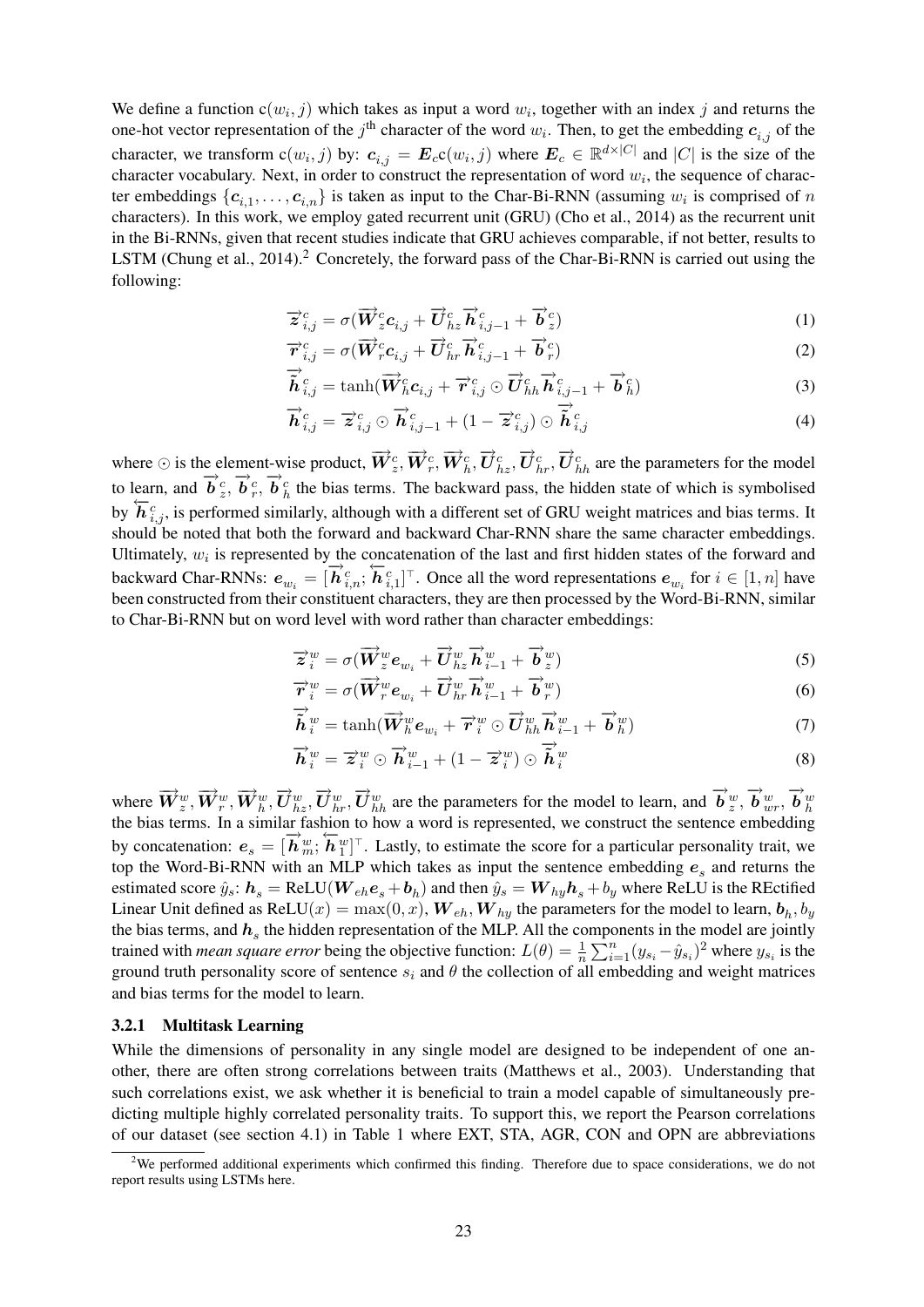|                                                                    | <b>EXT</b> | <b>STA</b> | AGR                            | <b>CON</b> | <b>OPN</b> |  |  |
|--------------------------------------------------------------------|------------|------------|--------------------------------|------------|------------|--|--|
| <b>EXT</b>                                                         |            |            | $0.295***$ $0.257**$ $0.216**$ |            | 0.057      |  |  |
| <b>STA</b>                                                         | $0.295***$ |            | $0.351***$                     | 0.091      | 0.045      |  |  |
| <b>AGR</b>                                                         | $0.257**$  | $0.351***$ |                                | 0.035      | 0.039      |  |  |
| <b>CON</b>                                                         | $0.216**$  | 0.091      | 0.035                          |            | $0.174*$   |  |  |
| <b>OPN</b>                                                         | 0.057      | 0.045      | 0.039                          | $0.174*$   |            |  |  |
| <i>Note</i> : *** $p \le 0.001$ , ** $p \le 0.01$ , * $p \le 0.05$ |            |            |                                |            |            |  |  |

Table 1: Pearson correlations for the five personality traits

for Extroversion, Emotional Stability (the inverse of Neuroticism), Agreeableness, Conscientiousness and Openness respectively. This gives us confidence that there are at least linear relationships between individual traits which could potentially be exploited by multitask learning (Caruana, 1997). Inspired by this and building on top of the compositional model, we propose a multitask learning model which shares the Char-Bi-RNN and Word-Bi-RNN components but has personality-trait-specific final layers, to predict multiple correlated personality traits simultaneously. Concretely, while Char-Bi-RNN and Word-Bi-RNN remain the same as described in Section 3.2, we utilise a collection of personalitytrait-specific final layers:  $h_{p,s}$  = ReLU( $W_{peh}e_s + b_{ph}$ ) and then  $\hat{y}_{p,s}$  =  $W_{phy}h_{p,s} + b_{py}$  where  $p \in \{\text{EXT}, \text{STA}, \text{AGR}, \text{CON}, \text{OPN}\},$   $W_{peh}, W_{phy}, b_{ph}, b_{py}$  are the trait-specific weight matrices and bias terms, and loss functions:  $L_p(\theta_p) = \frac{1}{n} \sum_{i=1}^n (y_{p,s_i} - \hat{y}_{p,s_i})^2$  where  $L_p(\theta_p)$  is the loss function for a specific personality trait p. Note that, apart from the Bi-RNN embedding and weight matrices and bias terms,  $\theta_p$  now also includes the trait-specific weight matrices  $W_{peh}$ ,  $W_{phy}$  and bias terms  $b_{ph}$ ,  $b_{py}$ . The model is then jointly trained using the sum of the loss functions:  $L(\theta) = \sum_{p \in P} L_p(\theta_p)$  where P is a collection of (correlated) personality traits and  $\theta = \bigcup \theta_p$ . p∈P

#### 4 Experiments and Results

We report two sets of experiments: the first a comparison at the user level between our featureengineering-free approach and current state-of-the-art models which rely on linguistic features; the second designed to evaluate the performance of the proposed model against other feature-engineering-free approaches on individual short texts. We show that in both settings, i.e., against models with or without feature engineering, our proposed model achieves better results across all personality traits.

#### 4.1 Dataset

We use the English data from the PAN 2015 Author Profiling task dataset (Rangel et al., 2015), collected from Twitter and consisting of 14, 166 tweets and 152 users. For each user there is a set of tweets (average  $n = 100$ ) and gold standard personality labels. The five trait labels – scores between  $-0.5$  and  $0.5$  – are calculated following the author's self-assessment responses to the short Big 5 test, BFI-10 (Rammstedt and John, 2007) which is the most widely accepted and exploited scheme for personality recognition and has the most solid grounding in language (Poria et al., 2013).

In our experiments, each tweet is tokenised using Twokenizer (Owoputi et al., 2013), in order to preserve hashtag-preceded topics and user mentions. Unlike the majority of the language used in a tweet, URLs and mentions are used for their targets, and not their surface forms. Therefore each text is normalised by mapping these features to single characters (e.g., *@username*  $\rightarrow$  *@*, *http://t.co/*  $\rightarrow$ *ˆ*). Thus we limit the risk of modelling, say, character usage which was not directly influenced by the personality of the author.

#### 4.2 Evaluation Method

Due to the unavailability of the test corpus – withheld by the PAN 2015 organisers – we compare the  $k$ fold cross-validation performance ( $k = 5$  or 10) on the available dataset. Performance is measured using Root Mean Square Error (RMSE) on either the tweet level or user level depending on the granularity of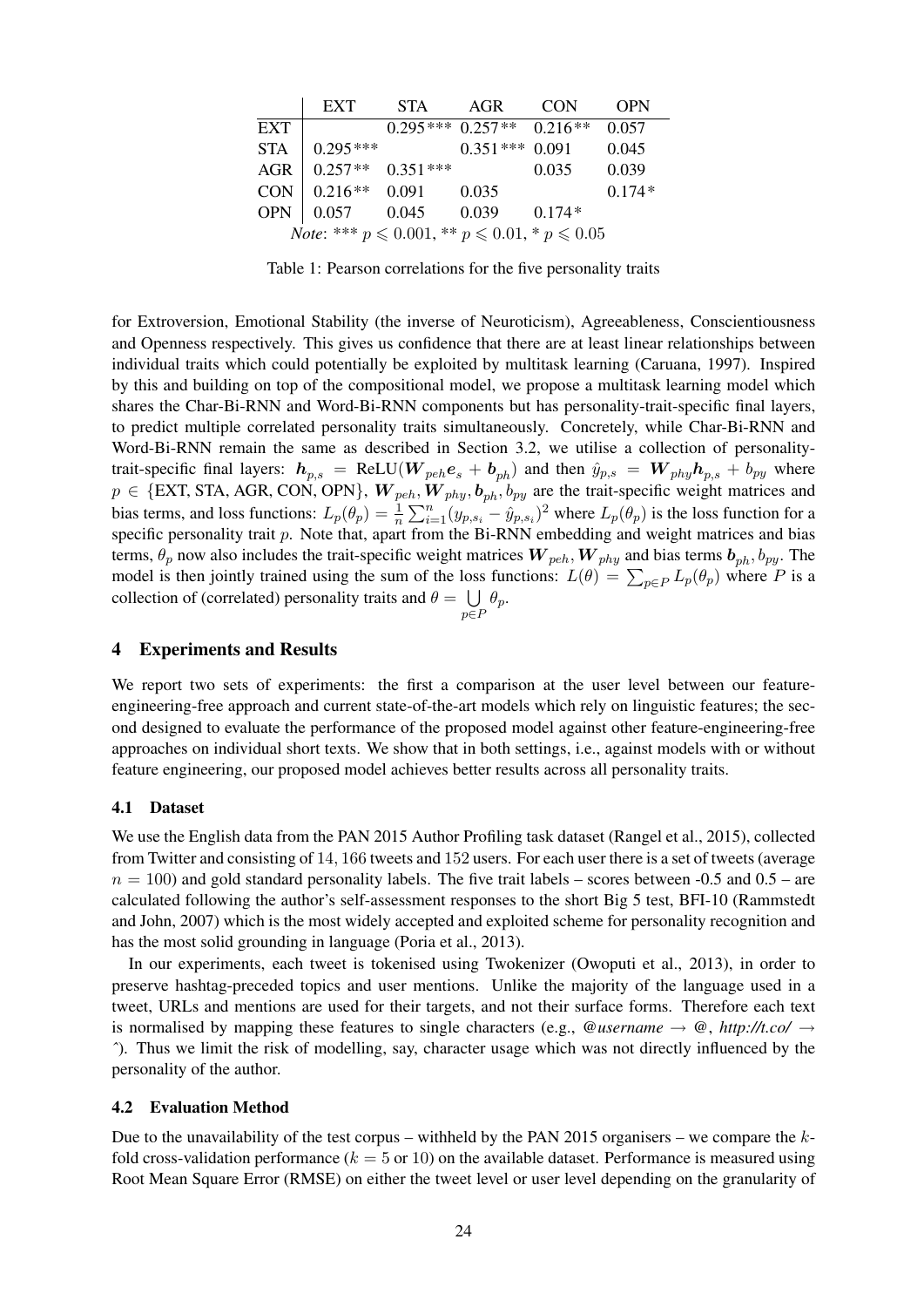the task:  $RMSE_{tweet}$  =  $\sqrt{\sum_{i=1}^{T} (y_{s_i} - \hat{y}_{s_i})^2}$  $\frac{g_{s_i} - g_{s_i}}{T}$  and  $RMSE_{user}$  =  $\sqrt{\frac{\sum_{i=1}^{U}(y_{user_i}-\hat{y}_{user_i})^2}{U}}$  where T and U are the total numbers of tweets and users in the corpus,  $y_{s_i}$  and  $\hat{y}_{s_i}$  the true and estimated personality trait score of the *i*<sup>th</sup> tweet, similarly  $y_{user_i}$  and  $\hat{y}_{user_i}$  are their user-level counterparts. Each tweet in the dataset inherits the same five trait scores as assigned to the author from whom they were drawn.  $\hat{y}_{user_i} = \frac{1}{T_i}$  $\frac{1}{T_i} \sum_{j=1}^{T_i} \hat{y}_{s_j}$  where  $T_i$  refers to the total number of tweets of user<sub>i</sub>. In Section 4.3 and 4.4, we present the results measured at the user and tweet level using  $RMSE_{user}$  and  $RMSE_{tweet}$  respectively. It is important to note that, to enable direct comparison, we use exactly the same dataset and evaluation metric  $RMSE_{user}$  as in the works of (Sulea and Dichiu, 2015; Mirkin et al., 2015; Nowson et al., 2015).

## 4.3 Personality Trait Prediction at User Level

We test the proposed models on the dataset described in Section 4.1 and train our model to predict the personality trait scores based purely on the text with no additional features supplied. To demonstrate the effectiveness of the proposed model, we evaluate the performance on the user level against models incorporating linguistic and psychologically motivated features. This allows us to directly compare the performance of current state-of-the-art models and C2W2S4PT. For 5-fold cross-validation, we compare to the tied-highest ranked (under evaluation conditions) of the PAN 2015 submissions (Sulea and Dichiu, 2015).<sup>3</sup> For 10-fold cross-validation, we similarly choose the work by ranking and metric reporting (Nowson et al., 2005). As here, these works predicted scores on text level, and averaged for each user. Therefore, we include subsequent work which reports results on concatenated tweets – a single document per user (Mirkin et al., 2015). We also show the most straightforward baseline Average Baseline which assigns the average of all the scores to each user. C2W2S4PT is trained with Adam (Kingma and Ba, 2014) and hyper-parameters:  $E_c \in \mathbb{R}^{50 \times |C|}$ ,  $\vec{h}^c_{i,j}$  and  $\vec{h}^c_{i,j} \in \mathbb{R}^{256}$ ,  $\vec{h}^w_i$  and  $\vec{h}^w_i \in \mathbb{R}^{256}$ ,  $W_{eh} \in \mathbb{R}^{512 \times 256}$ ,  $b_h \in \mathbb{R}^{256}$ ,  $W_{hy} \in \mathbb{R}^{256 \times 1}$ ,  $b_y \in \mathbb{R}$ , dropout rate to the embedding output: 0.5, batch size: 32. Training is performed until 100 epochs are reached. The  $RMSE_{user}$  results are shown in Table 2.

RNN-based models outperform the previous state of the art In the 5-fold cross-validation group, C2W2S4PT - Multitask All is superior to the baselines, achieving better performance in three traits (tying the remaining traits). This is worth noting considering the model is trained jointly on all five traits. Even greater improvement is attained by training on fewer personality traits with state-ofthe-art performance achieved mostly by C2W2S4PT. In terms of the performance measured by 10-fold cross-validation, the dominance of the RNN-based models is even more pronounced with C2W2S4PT outperforming the two selected baseline systems across all personality traits. Overall, in comparison to the previous state-of-the-art models in both groups, C2W2S4PT not only outperforms them – by a significant margin in the case of 10-fold cross-validation – but it also achieves so without any handcrafted features, underlining the soundness of the approach.

## 4.4 Personality Trait Prediction at Single Tweet Level

Although user-level evaluation is the common practice, we choose tweet-level performance to study the models' capabilities to infer personality at a lower granularity level. To support our evaluation, a number of baselines were created. To facilitate fair comparison, the only feature used is the surface form of the text. Average Baseline, the most straightforward baseline, assigns the average of all the scores to each tweet. Also, two BoW systems, namely, Random Forest and SVM Regression, have been implemented for comparison. For these two BoW-based baseline systems, we perform grid search to find the best hyper-parameter configuration. For SVM Regression, the hyper-parameters include: kernel  $\in$  {linear, rbf} and  $C \in$  {0.01, 0.1, 1.0, 10.0} whereas for Random Forest, the number of trees is chosen from the set {10, 50, 100, 500, 1000}.

Additionally, two simpler RNN-based models, namely Bi-GRU-Char and Bi-GRU-Word, which only work on character and word level respectively but share the same structure of the final MLP classifier  $(h_s$  and  $\hat{y}_s$ ), have also been presented in contrast to the more sophisticated character to word composi-

<sup>&</sup>lt;sup>3</sup>Cross-validation  $RMSE_{user}$  performance is not reported for the other top system (Alvarez-Carmona et al., 2015).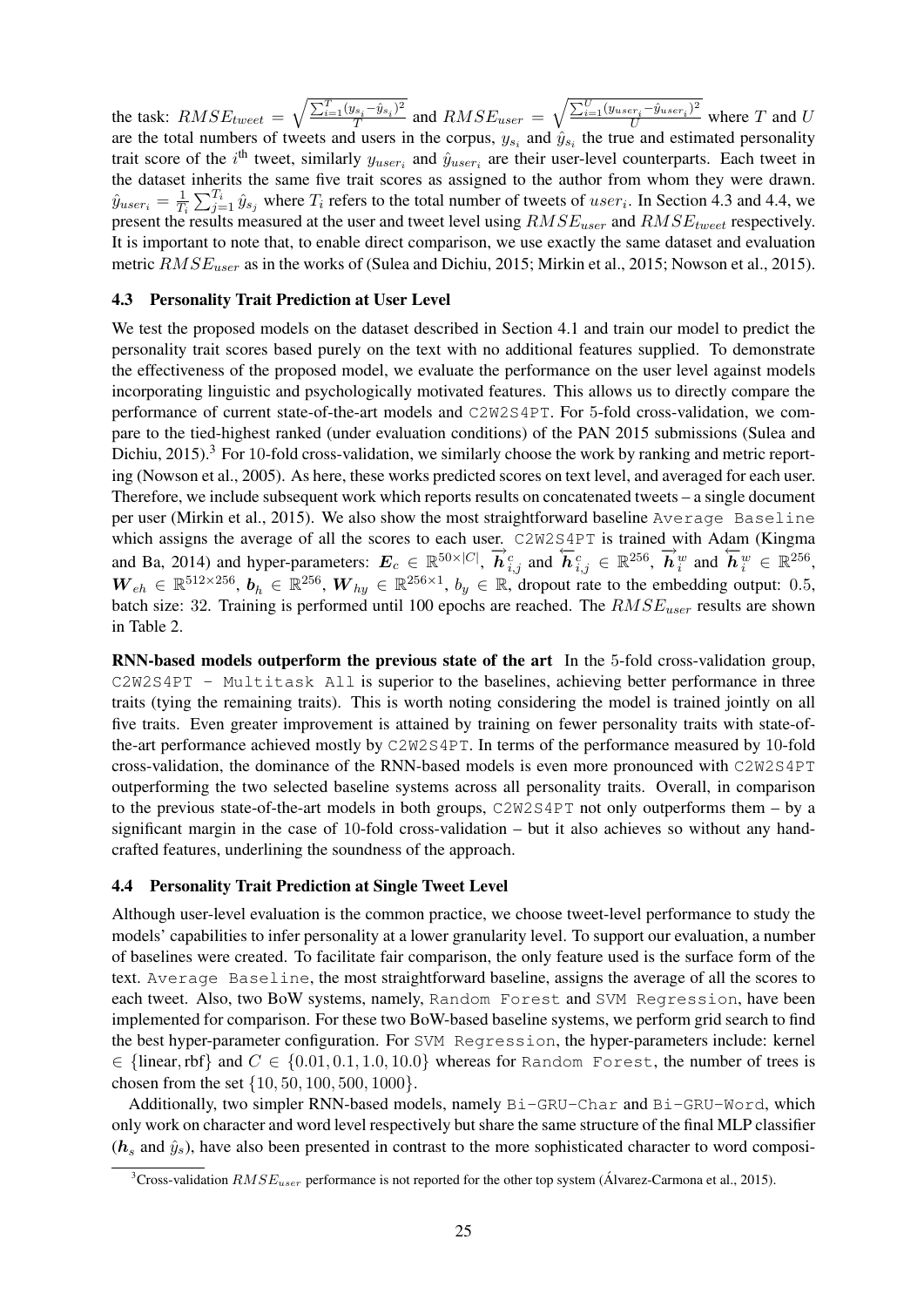| k <sub>i</sub> | Model                        | <b>EXT</b> | <b>STA</b> | <b>AGR</b> | <b>CON</b> | <b>OPN</b> |
|----------------|------------------------------|------------|------------|------------|------------|------------|
|                | Average Baseline             | 0.166      | 0.223      | 0.158      | 0.151      | 0.146      |
|                | Sulea and Dichiu (2015)      | 0.136      | 0.183      | 0.141      | 0.131      | 0.119      |
| 5              | C2W2S4PT                     | 0.131      | 0.171      | 0.140      | 0.124      | 0.109      |
|                | C2W2S4PT - Multitask STA&AGR | X.         | 0.172      | 0.140      | $\times$   | X          |
|                | C2W2S4PT - Multitask AGR&CON | X          | X          | 0.138      | 0.124      | $\times$   |
|                | $C2W2S4PT - Multitask All$   | 0.136      | 0.177      | 0.141      | 0.128      | 0.117      |
| 10             | Mirkin et al. $(2015)$       | 0.171      | 0.223      | 0.173      | 0.144      | 0.146      |
|                | Nowson et al. $(2015)$       | 0.153      | 0.197      | 0.154      | 0.144      | 0.132      |
|                | C2W2S4PT                     | 0.130      | 0.167      | 0.137      | 0.122      | 0.109      |
|                | C2W2S4PT - Multitask STA&AGR | X.         | 0.168      | 0.140      | $\times$   | X          |
|                | C2W2S4PT - Multitask AGR&CON | $\times$   | X          | 0.138      | 0.123      | $\times$   |
|                | C2W2S4PT - Multitask All     | 0.136      | 0.175      | 0.140      | 0.127      | 0.115      |

Table 2:  $RMSE_{user}$  across five traits. Bold highlights best performance.  $\times$  indicates N/A.

| Model                        | <b>EXT</b> | <b>STA</b> | <b>AGR</b> | CON      | <b>OPN</b> |
|------------------------------|------------|------------|------------|----------|------------|
| Average Baseline             | 0.163      | 0.222      | 0.157      | 0.150    | 0.147      |
| SVM Regression               | 0.148      | 0.196      | 0.148      | 0.140    | 0.131      |
| Random Forest                | 0.144      | 0.192      | 0.146      | 0.138    | 0.132      |
| Bi-GRU-Char                  | 0.150      | 0.202      | 0.152      | 0.143    | 0.137      |
| Bi-GRU-Word                  | 0.147      | 0.200      | 0.146      | 0.138    | 0.130      |
| C2W2S4PT                     | 0.142      | 0.188      | 0.147      | 0.136    | 0.127      |
| C2W2S4PT - Multitask STA&AGR | $\times$   | 0.189      | 0.146      | $\times$ | $\times$   |
| C2W2S4PT - Multitask AGR&CON | $\times$   | X          | 0.146      | 0.136    | $\times$   |
| C2W2S4PT - Multitask All     | 0.142      | 0.191      | 0.146      | 0.137    | 0.127      |

Table 3:  $RMSE_{tweet}$  across five traits level. Bold highlights best performance.  $\times$  indicates N/A.

tional model C2W2S4PT. For training, C2W2S4PT inherits the same hyper-parameter configuration as described in Section 4.3. For Bi-GRU-Char and Bi-GRU-Word, we set the character and word embedding size to 50 and 256 respectively. Due to time constrains, we did not perform hyper-parameter fine-tuning for the RNN-based models and C2W2S4PT. The  $RMSE_{tweet}$  of each effort, measured by 10-fold stratified cross-validation, is shown in Table 3.

**C2W2S4PT** achieves comparable or better performance with **SVM Regression** and **Random Forest** C2W2S4PT is state of the art in almost every trait with the exception of AGR. This demonstrates that C2W2S4PT generates at least reasonably comparable performance with SVM Regression and Random Forest in the feature-engineering-free setting on the tweet level and it does so without exhaustive hyper-parameter fine-tuning.

**C2W2S4PT** outperforms the RNN-based models This success can be attributed to the model's capability of coping with arbitrary words while not forgetting information due to excessive lengths as can arise from representing a text as a sequence of characters. Also, given that C2W2S4PT does not need to maintain a large vocabulary embedding matrix as in Bi-GRU-Word, there are much fewer parameters for the model to learn (Ling et al., 2015), making it less prone to overfitting.

Multitask learning provides little benefits to performance Surprisingly, the model jointly trained on the weakest correlated pair, namely AGR&CON, achieves even better results than the one trained on the strongest correlated pair (STA&AGR). In fact, despite the noise introduced by training on non-correlated personality traits, there is little impact on the performance of the multitask-learning models and the model jointly trained on all 5 personality traits generates equally competitive performance.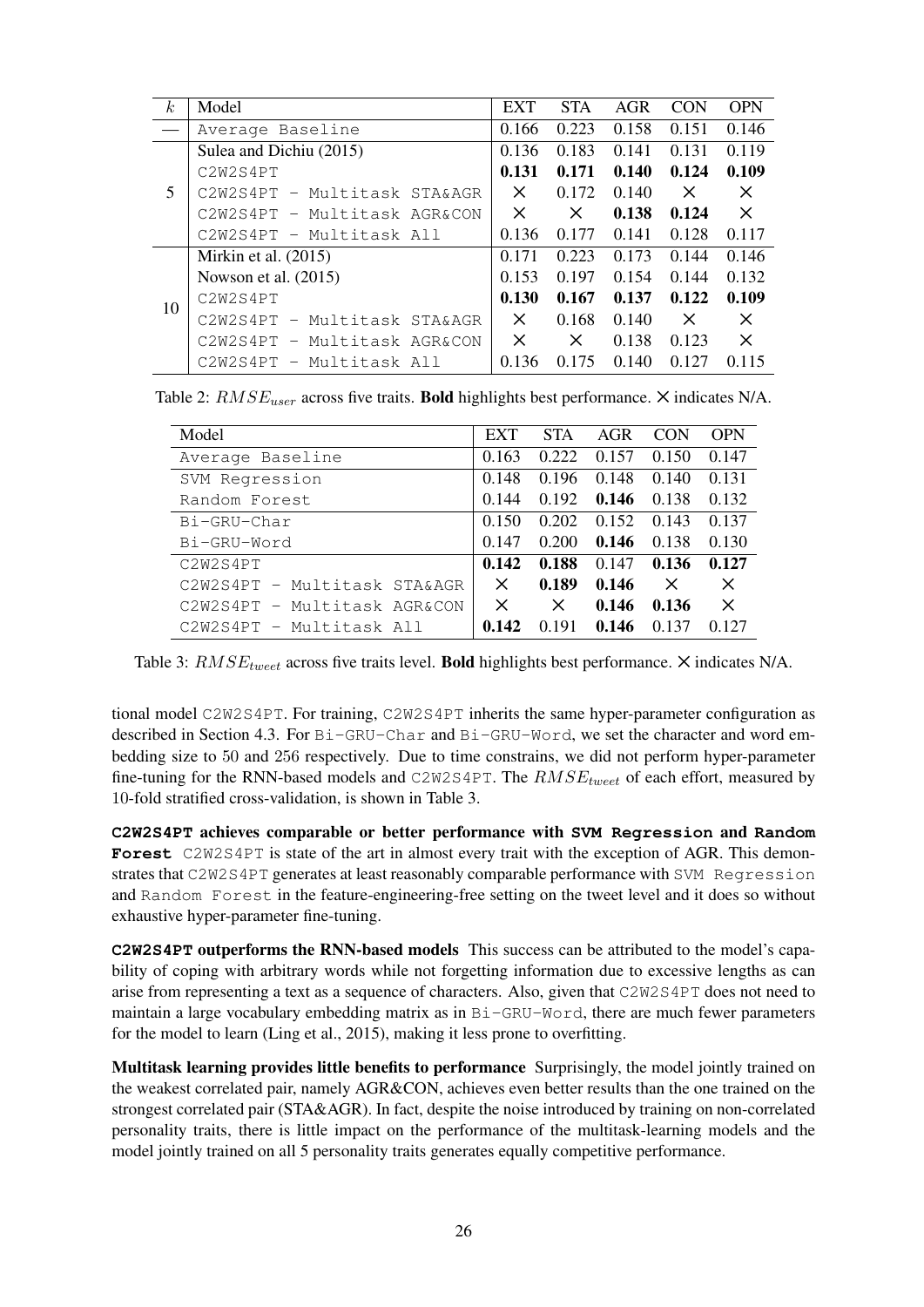#### 4.5 Visualisation

To further investigate into the learned representations and features, we choose the C2W2S4PT model trained on a single personality trait and visualise the sentences with the help of PCA (Tipping and Bishop, 1999). We also experimented with t-SNE (Van der Maaten and Hinton, 2008) but it did not produce an interpretable plot. 100 tweets have been randomly selected (50 tweets each from either end of the EXT spectrum) with their representations constructed by the model. Figure 2 shows the scatter plot of the representations of the sentences reduced to a 2D space by PCA for the trait of Extraversion (EXT), selected as it is the most commonly studied and well understood trait. The figure shows clusters of both positive and negative Extraversion, though the former intersect the latter. For discussion we consider three examples as highlighted in Figure 2:

- POS7: *"@username: Feeling like you're not good enough is probably the worst thing to feel."*
- NEG3: *"Being good ain't enough lately."*
- POS20: *"o.O Lovely."*



Figure 2: Scatter plot of sentence representations processed by PCA.

The first two examples (POS7 and NEG3) are drawn from largely distinct areas of the distribution. In essence the semantics of the short texts are the same. However, they both show linguistic attributes commonly understood to relate to Extraversion (Gill and Oberlander, 2002): POS7 is longer and, with the use of the second person pronoun, is more inclusive of others; NEG3 on the other hand is shorter and selffocused, aspects indicative of Introversion. The third sentence, POS20, is a statement from an Extravert which appears to map to an Introvert space. Indeed, while short, the use of "Eastern" style, non-rotated emoticons (such as  $o.$ *O*) has also been shown to relate to Introversion on social media (Schwartz et al., 2013). This is perhaps not the venue to consider the implications of this further, although one explanation might be that the model has uncovered a flexibility often associated with Ambiverts (Grant, 2013). However, it is important to consider that the model is indeed capturing well-understood dimensions of language yet with no feature engineering.

# 5 Discussion and Future Work

Overall, the results in the paper support our methodology: C2W2S4PT not only provides state-of-the-art results on the user level, but also performs reasonably well when adapted to the short text level compared to other widely used models in the feature-engineering-free setting. However, interpretation of the performance of the multitask experiments is less straightforward. At text level (as per Table 3) the results are almost identical whether modelling traits individually, all together, or with differing prior relationships. Perhaps it is the case that simple linear correlations do not adequately explain the relationships between traits when mediated via language use. It could also be that our model captures a more complex, nonlinear relationship or some notion of latent variables. It is clear that this requires further investigation, though this will likely require an additional dataset, as with only 150 authors, the distribution of scores is somewhat limited. One advantage of our approach which requires validation is that lack of feature engineering should support language independence. Preliminary tests on the Spanish data from the PAN 2015 Author Profiling dataset show promising results. To further examine this property of the proposed model, we plan to adopt TwiSty (Verhoeven et al., 2016), a recently introduced corpus consisting of 6 languages and labelled with MBTI type indicators (Myers and Myers, 2010). However, due to time constraints, we leave this exercise for future work.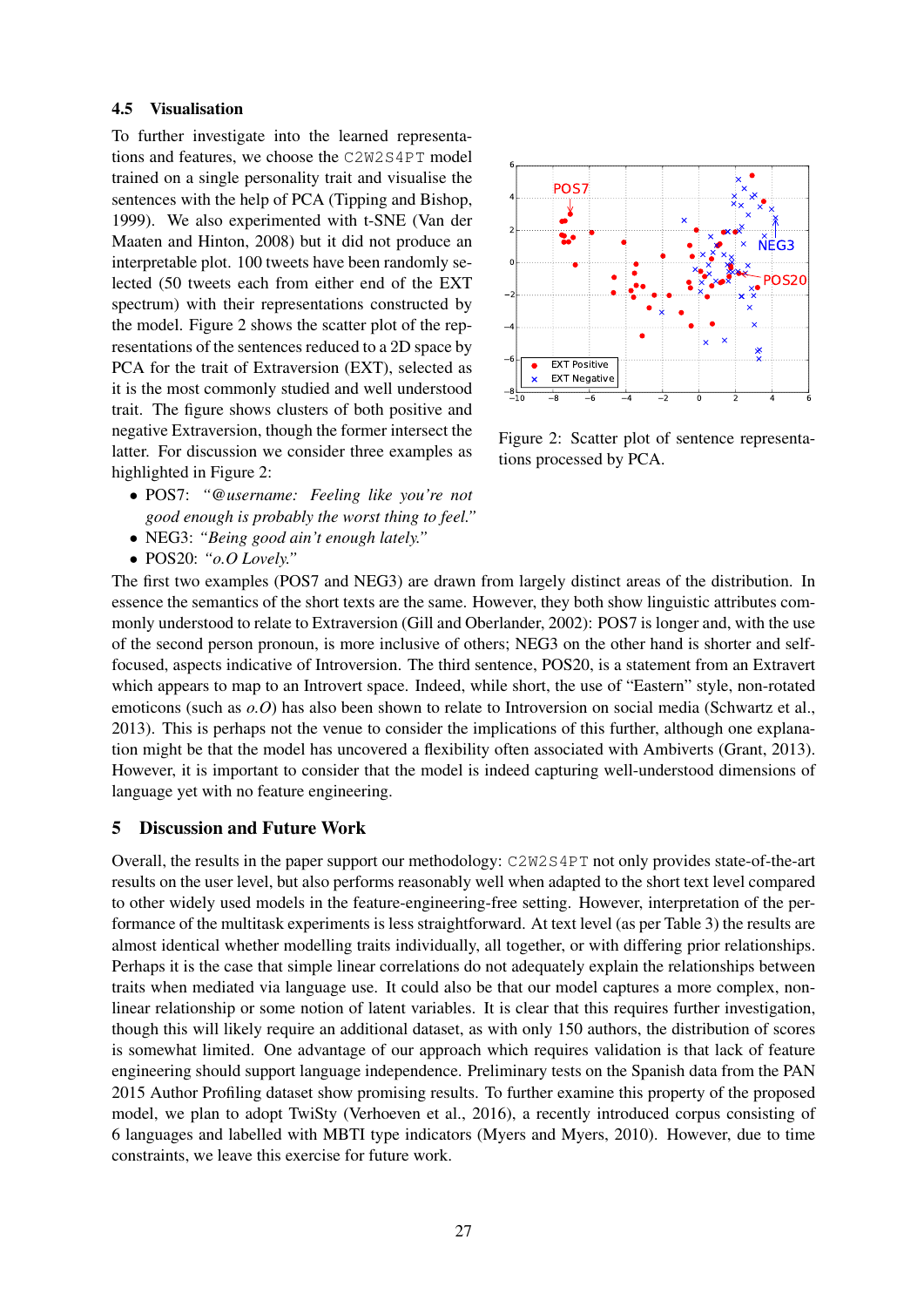#### References

- Miguel A. Álvarez-Carmona, A. Pastor López-Monroy, Manuel Montes y Gómez, Luis Villaseñor-Pineda, and Hugo Jair Escalante. 2015. INAOE's participation at PAN'15: Author Profiling task—Notebook for PAN at CLEF 2015. In *Working Notes Papers of the CLEF 2015 Evaluation Labs*.
- Shlomo Argamon, Sushant Dhawle, Moshe Koppel, and James W. Pennebaker. 2005. Lexical predictors of personality type. In *Proceedings of the 2005 Joint Annual Meeting of the Interface and the Classification Society of North America*.
- Rich Caruana. 1997. Multitask learning. *Machine Learning*, 28(1):41–75.
- Fabio Celli, Bruno Lepri, Joan-Isaac Biel, Daniel Gatica-Perez, Giuseppe Riccardi, and Fabio Pianesi. 2014. The workshop on computational personality recognition 2014. In *Proc. ACMMM*, pages 1245–1246, Orlando, USA.
- Kyunghyun Cho, Bart Van Merrienboer, Dzmitry Bahdanau, and Yoshua Bengio. 2014. On the properties of ¨ neural machine translation: Encoder-decoder approaches. *arXiv preprint arXiv:1409.1259*.
- Junyoung Chung, Caglar Gulcehre, KyungHyun Cho, and Yoshua Bengio. 2014. Empirical evaluation of gated recurrent neural networks on sequence modeling. *arXiv preprint arXiv:1412.3555*.
- Alastair J. Gill and Jon Oberlander. 2002. Taking Care of the Linguistic Features of Extraversion. In *Proc. CogSci*, pages 363–368, Fairfax, USA.
- Maite Giménez, Delia Irazú Hernández, and Ferran Pla. 2015. Segmenting Target Audiences: Automatic Author Profiling Using Tweets—Notebook for PAN at CLEF 2015. In *Working Notes Papers of the CLEF 2015 Evaluation Labs*.
- Carlos E. González-Gallardo, Azucena Montes, Gerardo Sierra, J. Antonio Núñez-Juárez, Adolfo Jonathan Salinas-Lopez, and Juan Ek. 2015. Tweets Classification Using Corpus Dependent Tags, Character and POS ´ N-grams—Notebook for PAN at CLEF 2015. In *Working Notes Papers of the CLEF 2015 Evaluation Labs*.
- Adam M. Grant. 2013. Rethinking the extraverted sales ideal: The ambivert advantage. *Psychological Science 24(6)*, 24(6):1024–1030.
- Bo Han and Timothy Baldwin. 2011. Lexical normalisation of short text messages: Makn sens a #twitter. In *Proc. ACL*, pages 368–378, Portland, Oregon, USA.

Sepp Hochreiter and Jürgen Schmidhuber. 1997. Long short-term memory. *Neural computation*, 9(8):1735–1780.

- Mayuri Pundlik Kalghatgi, Manjula Ramannavar, and Nandini S. Sidnal. 2015. A neural network approach to personality prediction based on the big-five model. *International Journal of Innovative Research in Advanced Engineering (IJIRAE)*, 2(8):56–63.
- Diederik Kingma and Jimmy Ba. 2014. Adam: A method for stochastic optimization. *arXiv preprint arXiv:1412.6980*.
- Jon Kreindler. 2016. Twitter psychology analyzer api and sample code. http://www.receptiviti.ai/ blog/twitter-psychology-analyzer-api-and-sample-code/. Accessed: 2016-09-30.
- Wang Ling, Chris Dyer, Alan W Black, Isabel Trancoso, Ramon Fermandez, Silvio Amir, Luis Marujo, and Tiago Luis. 2015. Finding function in form: Compositional character models for open vocabulary word representation. In *Proc. EMNLP*, pages 1520–1530, Lisbon, Portugal.

Christopher D Manning. 2016. Computational linguistics and deep learning. *Computational Linguistics*.

- Gerald Matthews, Ian J. Deary, and Martha C. Whiteman. 2003. *Personality Traits*. Cambridge University Press, second edition. Cambridge Books Online.
- Tomas Mikolov, Ilya Sutskever, Kai Chen, Greg Corrado, and Jeff Dean. 2013. Distributed representations of words and phrases and their compositionality. In *Proc. NIPS*, pages 3111–3119, Stateline, USA.
- Shachar Mirkin, Scott Nowson, Caroline Brun, and Julien Perez. 2015. Motivating personality-aware machine translation. In *Proc. EMNLP*, pages 1102–1108, Lisbon, Portugal.
- Isabel Myers and Peter Myers. 2010. *Gifts differing: Understanding personality type*. Nicholas Brealey Publishing.